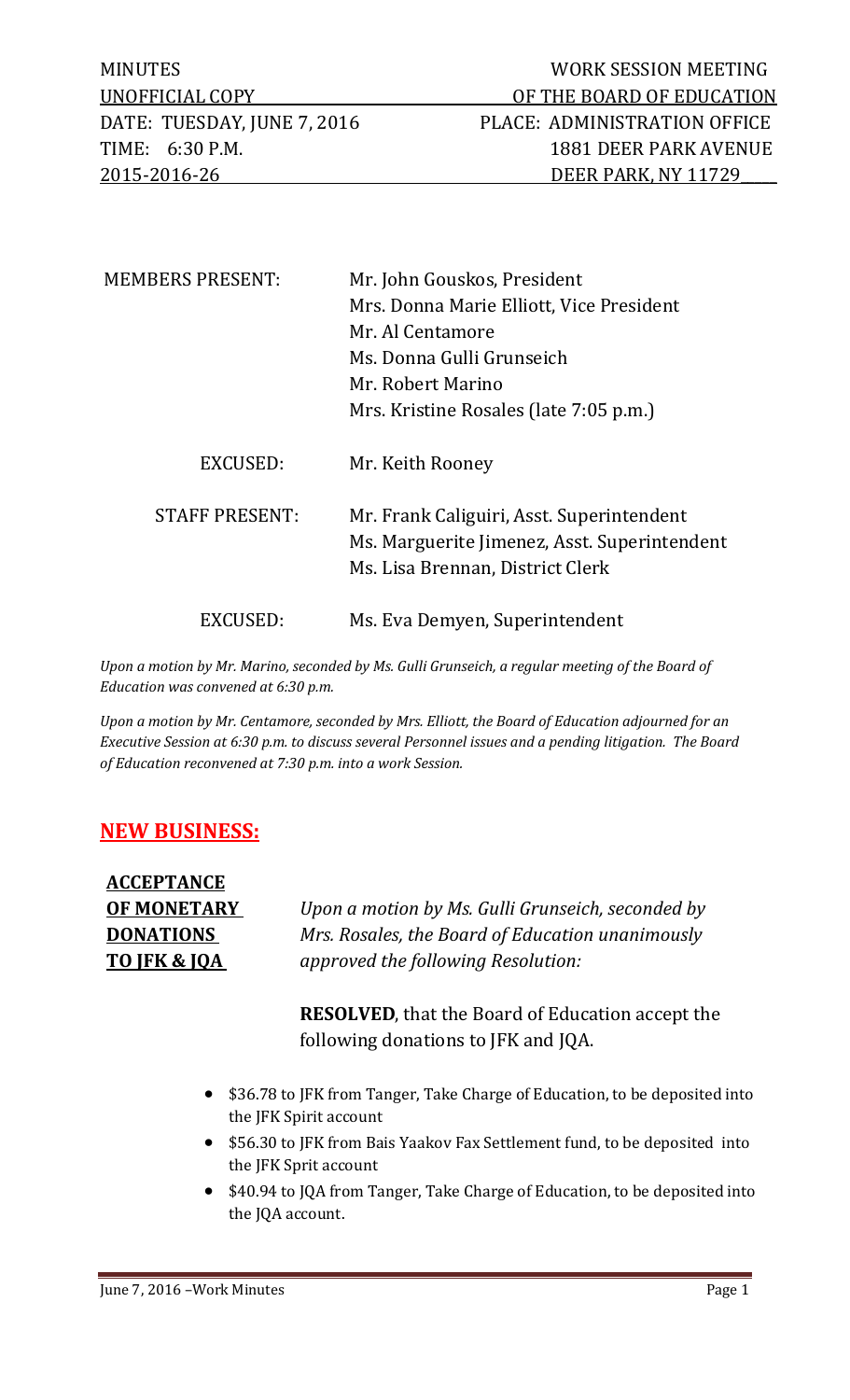**ACCEPTANCE OF A PIANO TO THE FINE** *Upon a motion by Mr. Marino, seconded by Ms. Gulli* **& PERFORMING** *Grunseich, the Board of Education unanimously approved* **ARTS** *the following Resolution:* **DEPARTMENT RESOLVED**, that the Board of Education accept the donation from Mrs. Silvia Pritika, of a Sommer Model 500 Baby Grand Piano to be used by the Fine and Performing Arts Department. **ACCEPTANCE OF PHOTO ENLARGERS** *Upon a motion by Ms. Gulli Grunseich, seconded by*  **TO THE FINE** *Mr. Marino, the Board of Education unanimously*  **& PERFORMING** *approved the following Resolution:* **ARTS DEPARTMENT RESOLVED**, that the Board of Education accept the donation from the Baldwin school district of 7- Besceler Photo Enlargers to be used by the Fine and Performing Arts Department. **DISPOSAL OF** *Upon a motion by Mrs. Rosales, seconded by Ms.*  **SMARTBOARD** *Gulli Grunseich, the Board of Education unanimously* **BULBS** *approved the following Resolution:* **RESOLVED,** that the Board of Education approve the disposal of over 50 smartboard bulbs in exchange for cash or store credit as part of MI Technologies, Inc.'s Projector Lamp Recycling Program **APPROVAL OF** *Upon a motion by Mr. Marino, seconded by Mrs. Rosales,*  **SCHEDULE** *the Board of Education unanimously approved the following Schedule:*

## **SCHEDULE D – BID RESCIND**

Bids for Bid # BDP16-016 Wheelchair Bus Rental were received and opened at 11:00 am on June 1, 2016.

Bids were advertised in Newsday. Forms and specifications were processed in accordance with Section 103 of the General Municipal Law.

Bids were received from the following vendors: There were no bids received This will be put out for a re-bid.